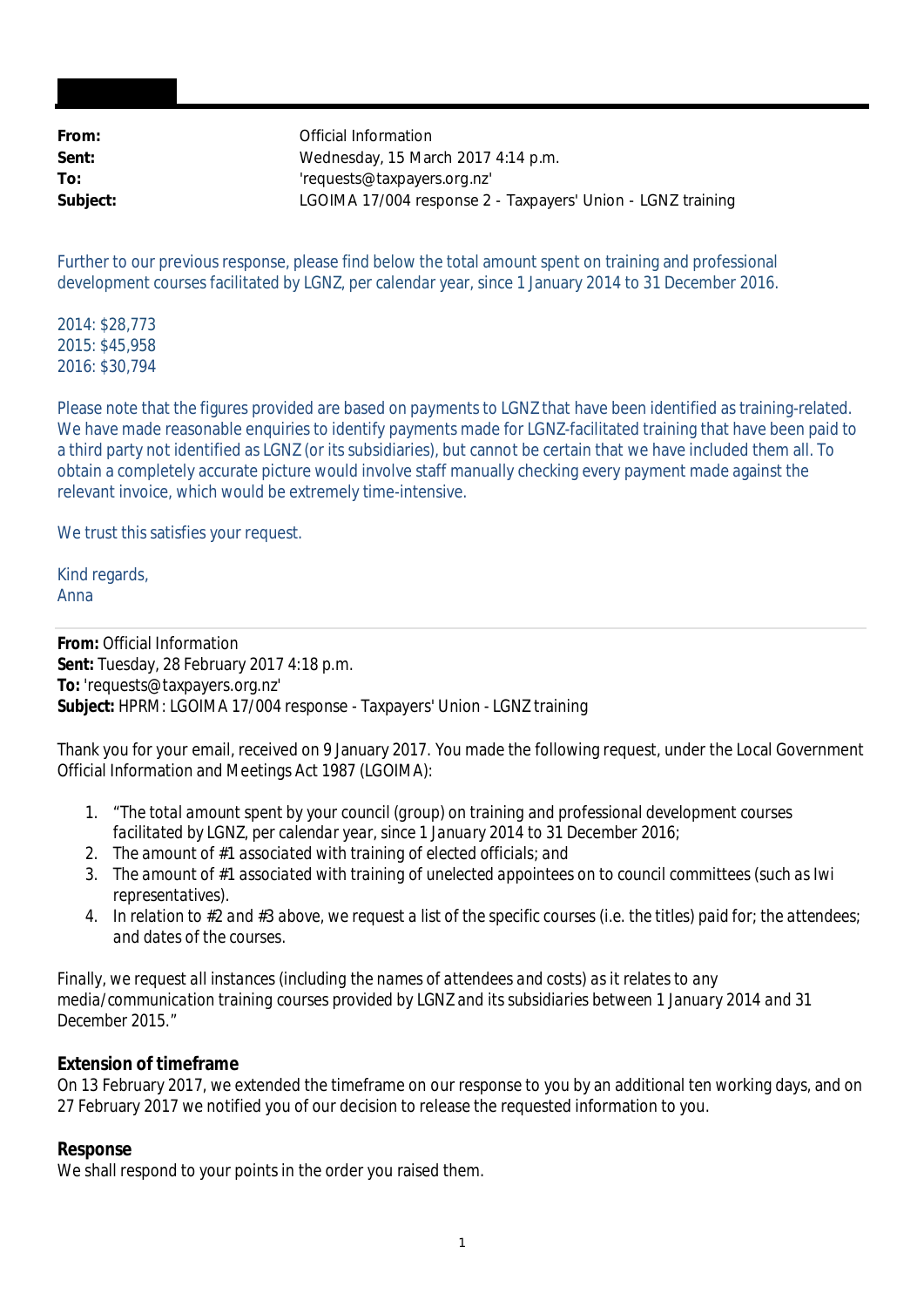1. The Council has decided to release to you the total amount spent on training and professional development courses facilitated by LGNZ, per calendar year, since 1 January 2014 to 31 December 2016. However, this information will take some additional time to compile. We will release this to you once we have pulled this together.

2. Amount spent associated with LGNZ-facilitated training of elected members over the identified period: \$78,951.25.

3. Over the last term the Council only had a small number of unelected appointees on its committees and has no record of paying for LGNZ-facilitated training for these members over the identified period.

4. **Attached** is a spreadsheet with a list of the LGNZ-facilitated training and conferences attended by elected members between 1 January 2014 and 31 December 2016. Please note, this information is collated from central records and it is possible it may not include all training or attendance that has been organised elsewhere, or that was held for staff, with elected members given the opportunity to attend without formal registration (for example, LGNZ webinars).

We are not aware of any elected members attending LGNZ media or communication training during this period and nothing has been recorded centrally.

You have the right to ask the Ombudsman to investigate and review our decision. Complaints can be sent by email to info@ombudsman.parliament.nz, by fax to (04) 471 2254, or by post to The Ombudsman, PO Box 10152, Wellington 6143.

## **Publication of responses to LGOIMA requests**

Please note: our LGOIMA responses may be published on the Christchurch City Council website a month after they have been responded to, with requesters' personal details withheld. If you have any concerns about this please contact the Official Information team on officialinformation@ccc.govt.nz.

Yours sincerely,

**Anna Sinclair** Public Information Adviser Office of the Chief Executive Christchurch City Council 53 Hereford Street, Christchurch 8011 PO Box 73016, Christchurch 8154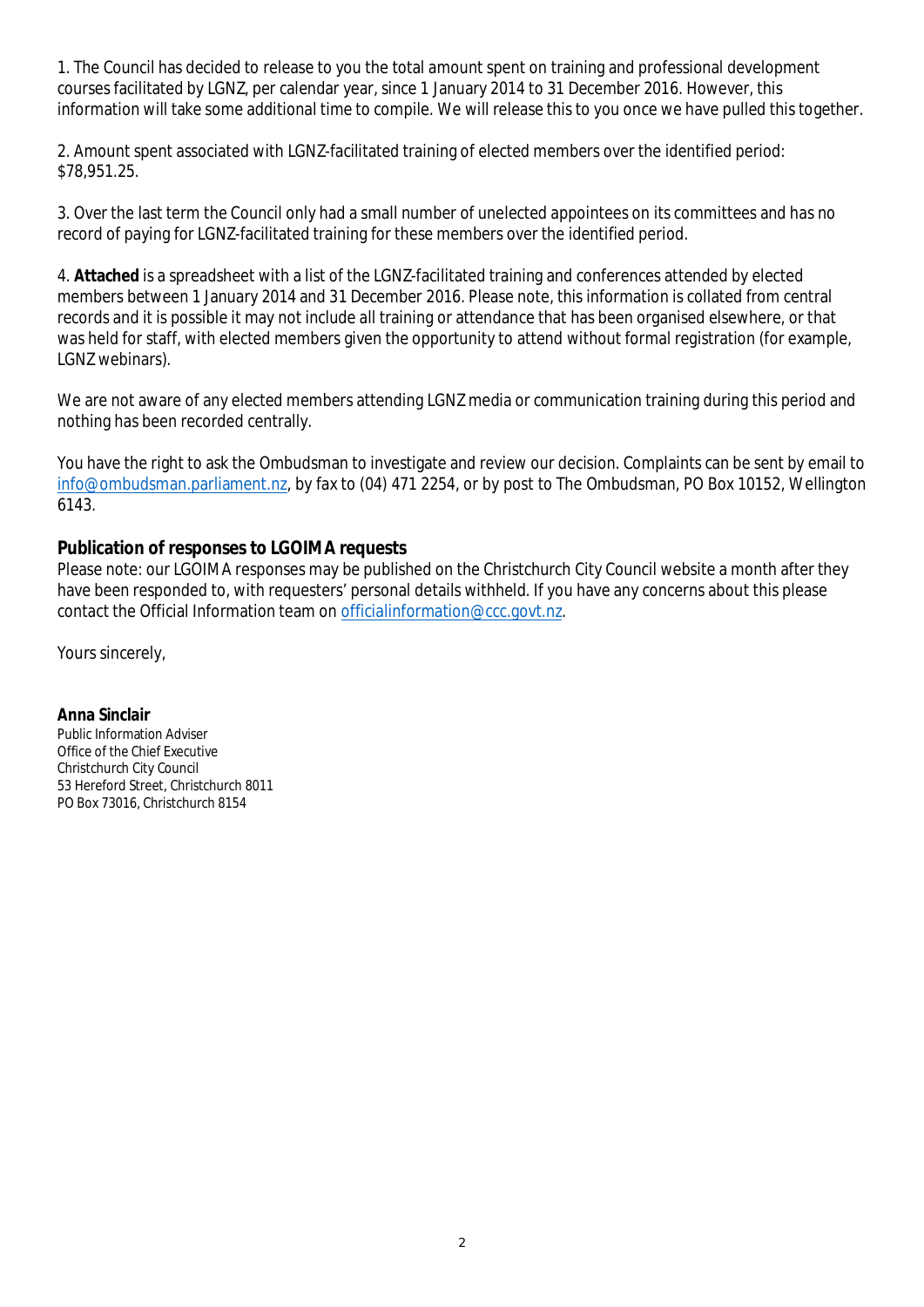**Local Government Training - Elected Member Attendance 1 January 2014 to 31 December 2016**

**Intro to Financial Governance 2014 January 2014** Karolin Potter Spreydon/Heathcote Jane Broughton Lyttelton/Mt Herbert Joe Davies **Hagley/Ferrymead** Islay Mcleod **Hagley/Ferrymead** 

**Local Government New Zealand Understanding Te Ao Maori Training 2014 5/6 June 2014** Attendees Sara Templeton **Hagley/Ferrymead** Andrea Cummings and a state of the state of the Burwood/Pegasus and the Burwood/Pegasus Mike Mora **Mike Mora** Riccarton/Wigram Emma Norrish Shirley/Papanui Mike Davidson Shirley/Papanui Janis Haley **Akaroa/Wairewa** Akaroa/Wairewa Lyndon Graham Akaroa/Wairewa Jimmy Chen Councillor Phil Clearwater Councillor

**LGNZ Conference 2014 20-22 July 2014** Lianne Dalziel Mayor Yani Johanson Councillor Ali Jones Councillor Pauline Cotter Councillor Mike Mora **Mike Mora** Riccarton/Wigram

**Making Community Governance Work for You and Your Community 2014 26 September 2014** Sara Templeton **Hagley/Ferrymead** Debbie Mora **Riccarton/Wigram** Riccarton/Wigram Melaine Coker Spreydon/Cashmere Rik Tindall Spreydon/Cashmere Stan Tawa Burwood/Pegasus Yani Johanson Councillor

**Infrastructure Management 2015 25 March 2015** Phil Clearwater Councillor Pauline Cotter Councillor Tim Scandrett Councillor

**Financial Governance 201 2015 23 April 2015** David East Councillor

**Attachment**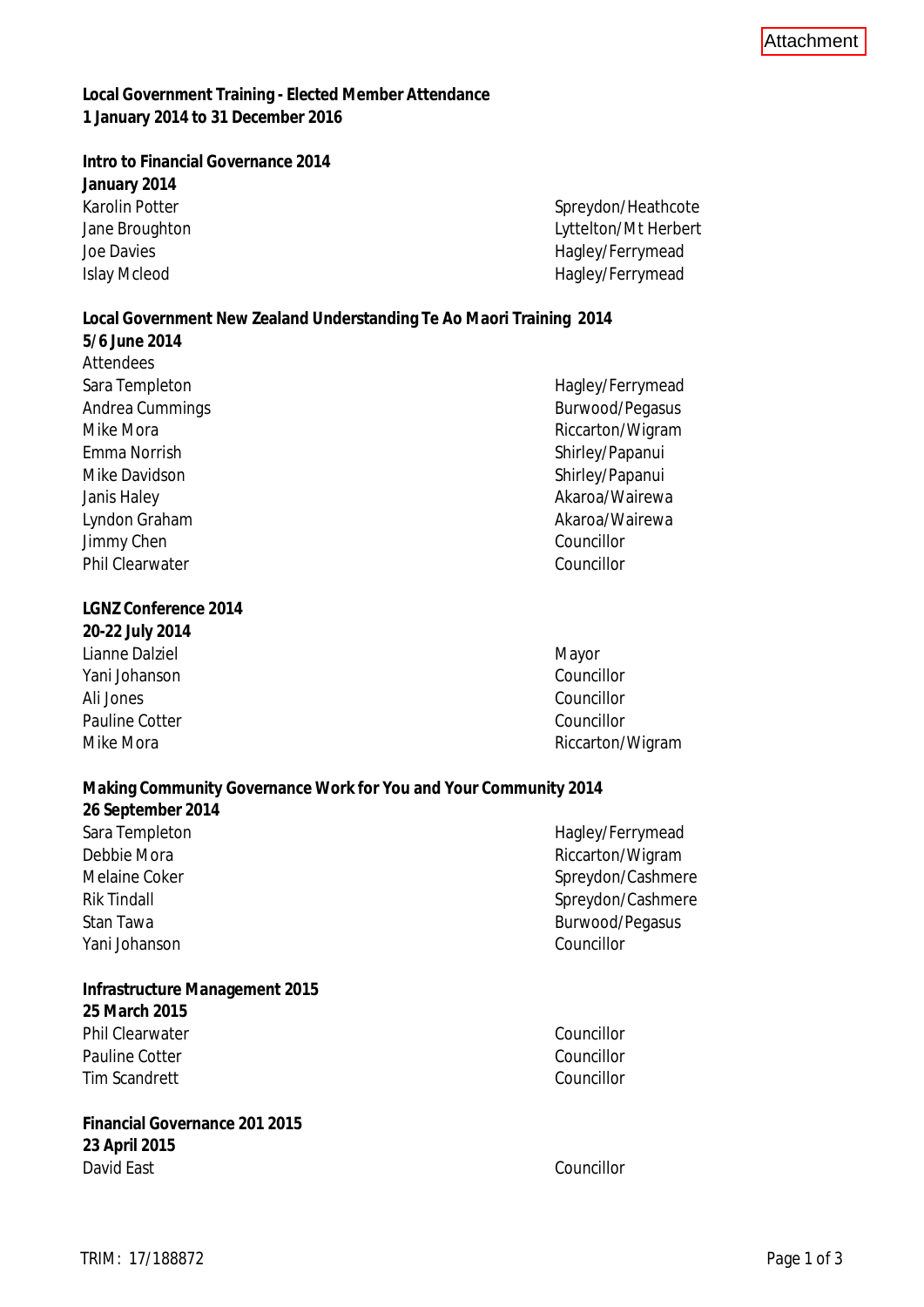**New Zealand Community Boards Conference 2015 14/16 May 2015** Alexandra Davids **Alexandra Davids Hagley/Ferrymead** Sara Templeton **Hagley/Ferrymead** Andrea Cummings and a state of the Burwood/Pegasus Burwood/Pegasus Stan Tawa Burwood/Pegasus Mike Davidson Shirley/Papanui Emma Norrish Shirley/Papanui Val Carter Fendalton/Waimairi Faimeh Burke Fendalton/Waimairi Bridget Williams Fendalton/Waimairi Debbie Mora **Riccarton/Wigram** Riccarton/Wigram Natalie Bryden **Natalie Bryden** Riccarton/Wigram Karolin Potter Spreydon/Heathcote Christine Wilson Lyttelton/Mt Herbert Denis Aldridge Lyttelton/Mt Herbert Pam Richardson Akaroa/Wairewa **Infrastructure Management 2015 30 June 2015** David East Councillor **LGNZ Conference 2015 19-21 July 2015** Lianne Dalziel Mayor Glenn Livingstone Councillor Jimmy Chen Councillor Mike Mora **Mike Mora** Riccarton/Wigram **RMA - How it Really Works 2015 19 November 2015** Sara Templeton **Hagley/Ferrymead** Alexandra Davids **Alexandra Davids Hagley/Ferrymead** Joe Davies **Hagley/Ferrymead** Denis Aldridge **Lyttelton/Mt Herbert** Emma Norrish Shirley/Papanui **Resource Management Act 2015 19 November 2015** Ali Jones Councillor Paul Lonsdale Councillor Tim Scandrett Councillor **Community Board Executive Committee Community Board Chairs Workshop 2015 21 November 2015** Mike Mora **Mike Mora** Riccarton/Wigram Karolin Potter Spreydon/Heathcote

Paula Smith Lyttelton/Mt Herbert Sara Templeton **Hagley/Ferrymead** Andrea Cummings and a state of the Burwood/Pegasus Burwood/Pegasus